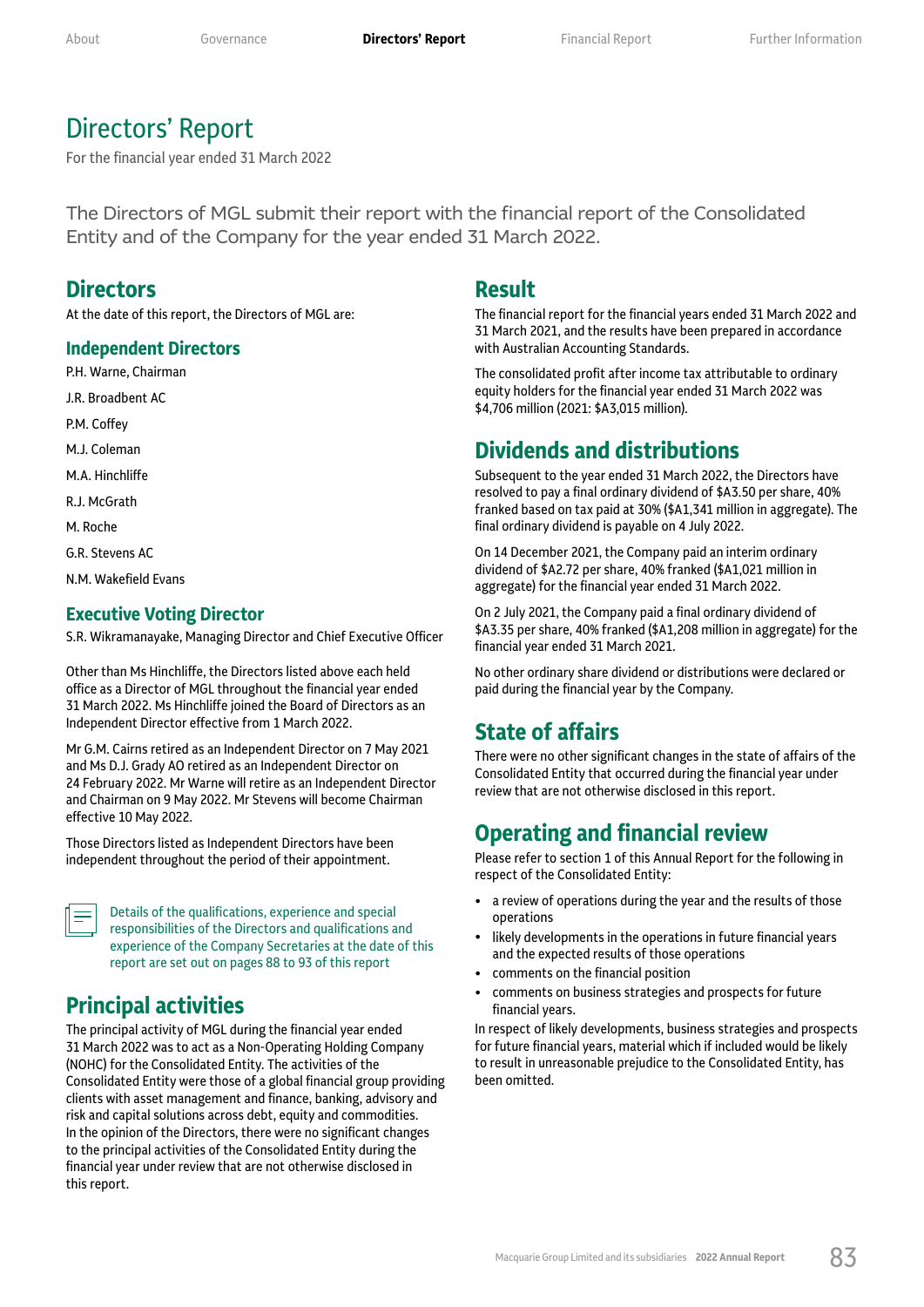# Directors' Report

For the financial year ended 31 March 2022 continued

# **Directors' equity participation and other relevant interests**

As at the date of this report, the Directors have relevant interests in MGL ordinary shares, MGL securities, or managed investment schemes made available by related companies of MGL and other relevant disclosable interests, as notified by the Directors to ASX in accordance with the *Corporations Act 2001* (Cth) (the Act), in the following:

|                                  |                               | <b>EQUITY PARTICIPATION</b>                 |                                             | <b>OTHER RELEVANT INTERESTS</b>                        |             |  |  |
|----------------------------------|-------------------------------|---------------------------------------------|---------------------------------------------|--------------------------------------------------------|-------------|--|--|
| Name and position                | <b>MGL</b><br>ordinary shares | <b>RSUs held</b><br>in MEREP <sup>(1)</sup> | <b>PSUs held</b><br>in MEREP <sup>(1)</sup> | Direct and<br><b>Indirect Interests</b>                | Number held |  |  |
| <b>Executive Voting Director</b> |                               |                                             |                                             |                                                        |             |  |  |
| S.R. Wikramanayake               | 1,007,159                     | 397,522                                     | 98,832                                      | <b>MAFCA Investments</b><br>Pty Ltd ordinary shares    | 2,000,000   |  |  |
| <b>Independent Directors</b>     |                               |                                             |                                             |                                                        |             |  |  |
| J.R. Broadbent                   | 16,062                        | $\overline{\phantom{0}}$                    |                                             | Macquarie Group Capital<br>Notes 3 (MCN3)              | 7,177       |  |  |
|                                  |                               |                                             |                                             | Macquarie Group Capital<br>Notes 4 (MCN4)              | 4,000       |  |  |
|                                  |                               |                                             |                                             | Macquarie Bank Capital<br>Notes 2 (BCN2)               | 1,500       |  |  |
| P.M. Coffey                      | 8,895                         |                                             |                                             | <b>Walter Scott Global Equity</b><br><b>Fund units</b> | 408,699.89  |  |  |
| M.J. Coleman                     | 7,480                         |                                             |                                             | Macquarie Group Capital<br>Notes 5 (MCN5)              | 2,000       |  |  |
|                                  |                               |                                             |                                             | Macquarie Bank Capital<br>Notes 3 (BCN3)               | 3,000       |  |  |
| M.A. Hinchliffe                  | $\qquad \qquad$               | $\overline{\phantom{a}}$                    | $\overline{\phantom{a}}$                    | $\overline{\phantom{a}}$                               |             |  |  |
| R.J. McGrath                     | 2,210                         | $\overline{\phantom{0}}$                    |                                             |                                                        |             |  |  |
| M. Roche                         | 2,156                         |                                             |                                             | $\overline{\phantom{a}}$                               |             |  |  |
| G.R. Stevens                     | 4,847                         | $\overline{\phantom{0}}$                    | -                                           | $\overline{\phantom{a}}$                               |             |  |  |
| N.M. Wakefield Evans             | 7,267                         | $\overline{\phantom{0}}$                    |                                             |                                                        |             |  |  |
| P.H. Warne                       | 14,933                        |                                             |                                             |                                                        |             |  |  |

During the financial year, Directors received dividends relating to their holdings of MGL ordinary shares at the same rate as other shareholders.

<sup>(1)</sup> These RSUs and PSUs were issued pursuant to the Macquarie Group Employee Retained Equity Plan (MEREP) and are subject to the vesting, forfeiture and other conditions applied to grants of awards to Executive Directors, as described in Note 32 *Employee equity participation* disclosure to the financial statements in the Financial Report.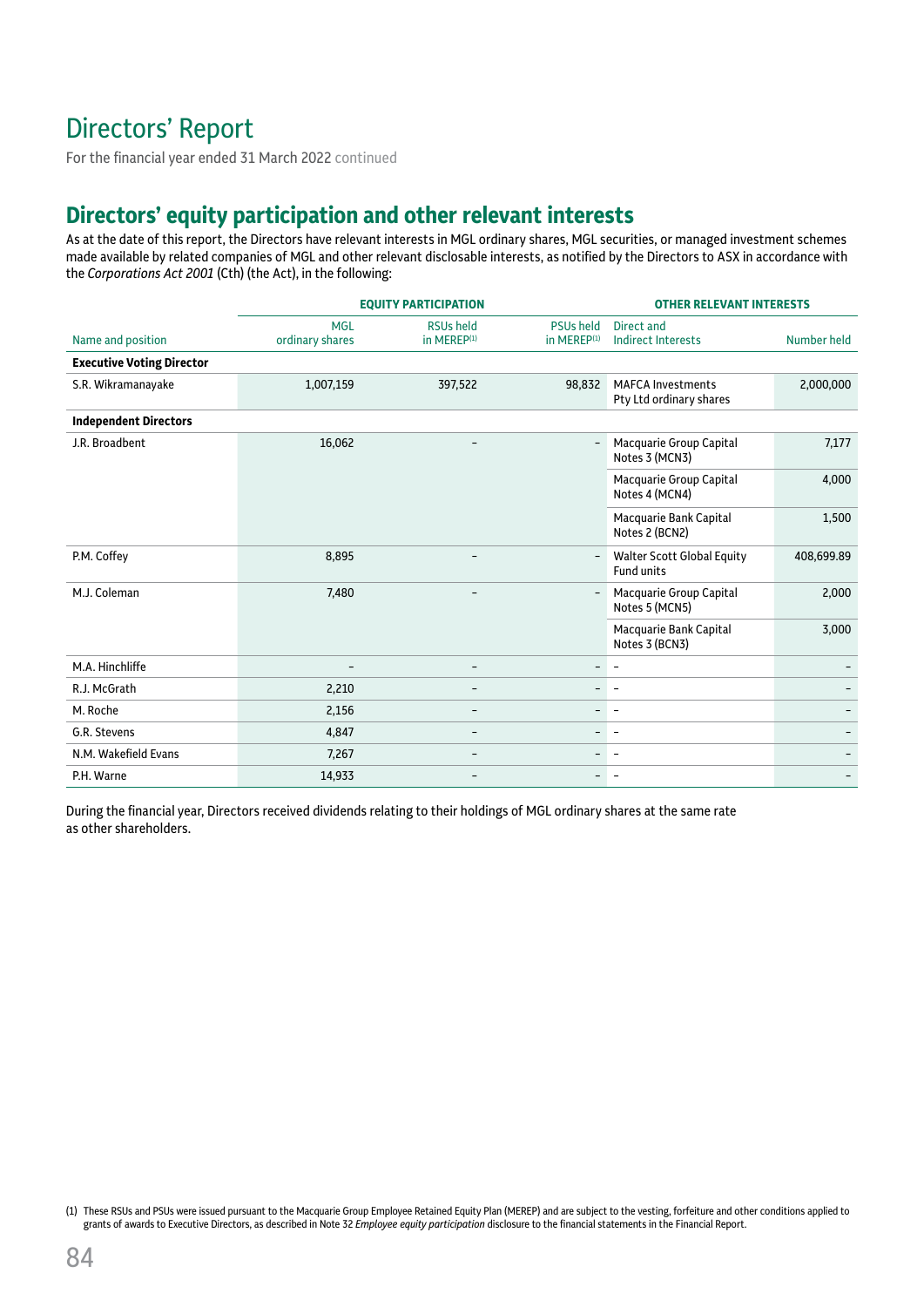## **Board and Board Committee meetings and attendance**

The number of meetings of the Board of Directors (the Board) and of the Committees of the Board and the individual attendance by Directors at those meetings which they were eligible to attend, during the financial year, is summarised in the table below:

|                                | Regular Board<br>meetings <sup>(2)</sup> | <b>BAC</b><br>meetings <sup>(2)</sup> | <b>BGCC</b><br>meetings <sup>(2)</sup> | <b>BNC</b><br>meetings <sup>(2)</sup> | <b>BRC</b><br>meetings <sup>(2)</sup> | <b>BRIC</b><br>meetings <sup>(2)</sup> | <b>Special Board</b><br>meetings <sup>(2)</sup> |
|--------------------------------|------------------------------------------|---------------------------------------|----------------------------------------|---------------------------------------|---------------------------------------|----------------------------------------|-------------------------------------------------|
| Number of meetings             | 10                                       | 6                                     | 5.                                     | 6                                     |                                       | 6                                      | 4                                               |
| P.H. Warne                     | 10/10                                    |                                       |                                        | 6/6                                   | 7/7                                   | 6/6                                    | 4/4                                             |
| S.R. Wikramanayake             | 10/10                                    |                                       |                                        |                                       |                                       |                                        | 4/4                                             |
| J.R. Broadbent                 | 10/10                                    |                                       |                                        | 6/6                                   | 7/7                                   | 6/6                                    | 4/4                                             |
| $G.M.$ Cairns <sup>(3)</sup>   | 1/1                                      |                                       |                                        |                                       | 3/3                                   | 1/1                                    |                                                 |
| P.M. Coffey                    | 10/10                                    | 6/6                                   |                                        | 6/6                                   | 7/7                                   | 6/6                                    | 4/4                                             |
| M.J. Coleman                   | 10/10                                    | 6/6                                   | 5/5                                    | 6/6                                   |                                       | 6/6                                    | 4/4                                             |
| D.J. $Grady^{(4)}$             | 9/9                                      |                                       | 4/4                                    | 6/6                                   | 6/6                                   | 5/5                                    | 3/3                                             |
| M.A. Hinchliffe <sup>(5)</sup> | 1/1                                      | 1/1                                   |                                        |                                       |                                       | 1/1                                    | 1/1                                             |
| R.J. McGrath                   | 10/10                                    |                                       | 5/5                                    | 6/6                                   |                                       | 6/6                                    | 4/4                                             |
| M. Roche                       | 10/10                                    |                                       |                                        | 6/6                                   | 7/7                                   | 6/6                                    | 4/4                                             |
| G.R. Stevens                   | 10/10                                    | 6/6                                   |                                        | 6/6                                   |                                       | 6/6                                    | 4/4                                             |
| N.M. Wakefield Evans           | 10/10                                    | 6/6                                   | 5/5                                    | 6/6                                   |                                       | 6/6                                    | 4/4                                             |

There was one Board sub-committee convened during the period, with two meetings held. All eligible sub-committee members, being Mr Warne, Ms Wikramanayake, Mr Coleman and the Chief Financial Officer (CFO), Mr Harvey, attended both meetings.

All Board members are sent Board Committee meeting agendas and may attend any meeting.

The Chairman of the Board and the CEO attend Board Committee meetings by invitation as a matter of course.

<sup>(2)</sup> Number of meetings attended by the member/total number of meetings eligible to attend as a member.<br>(3) Mr Cairns retired from the Board as an Independent Voting Director on 7 May 2021.<br>(4) Ms Grady retired from the Boa

<sup>(3)</sup> Mr Cairns retired from the Board as an Independent Voting Director on 7 May 2021.

<sup>(4)</sup> Ms Grady retired from the Board as an Independent Voting Director on 24 February 2022.

<sup>(5)</sup> Ms Hinchliffe was appointed to the Board as an Independent Voting Director, and as a member of the Board Audit, Board Nominating, and Board Risk Committees, on 1 March 2022.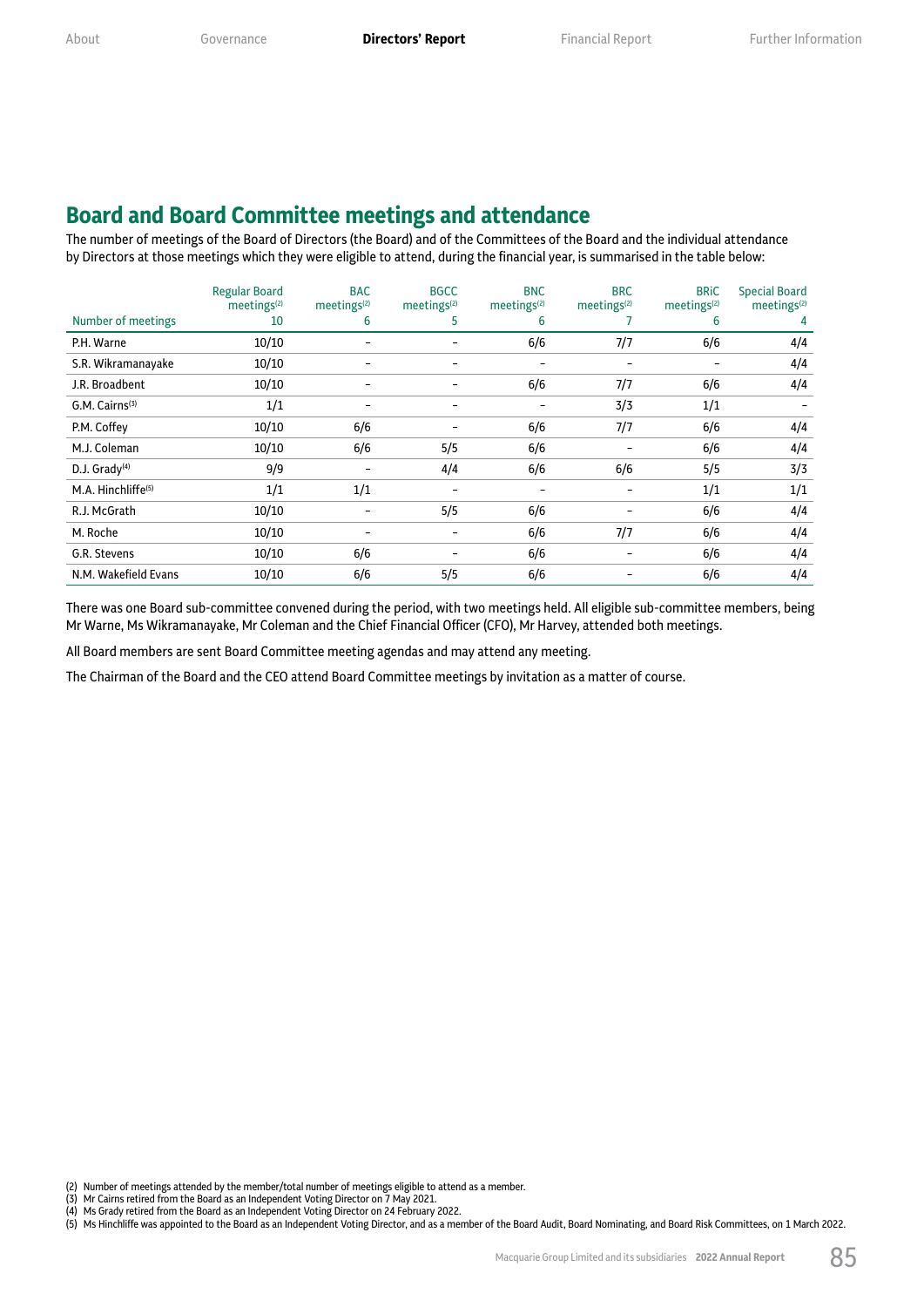# Directors' Report

For the financial year ended 31 March 2022 continued

# **Directors' and officers' indemnification and insurance**

Under MGL's Constitution, MGL indemnifies all past and present directors and secretaries of MGL and its wholly-owned subsidiaries (including at this time the Directors named in this report and the Secretaries), against certain liabilities and costs incurred by them in their respective capacities. The indemnity covers the following liabilities and legal costs (subject to the exclusions described as follows):

- every liability incurred by the person in their respective capacity
- all legal costs incurred in defending or resisting (or otherwise in connection with) proceedings in which the person becomes involved because of their respective capacity
- legal costs incurred by the person in good faith in obtaining legal advice on issues relevant to the performance and discharge of their duties as an officer of MGL and its wholly-owned subsidiaries, if that has been approved in accordance with MGL policy.

This indemnity does not apply to the extent that:

- MGL is forbidden by law to indemnify the person against the liability or legal costs, or
- an indemnity by MGL of the person against the liability or legal costs, if given, would be made void by law.

MGL has also entered into a Deed of Access, Indemnity, Insurance and Disclosure (as amended from time to time) (Deed) with each of the Directors. Under the Deed, MGL agrees to, among other things:

- indemnify the Director upon terms broadly consistent with the indemnity contained in MGL's Constitution
- take out and maintain an insurance policy against liabilities incurred by the Director acting as an officer of MGL or its wholly-owned subsidiaries. The insurance policy must be for an amount and on terms and conditions appropriate for a reasonably prudent company in MGL's position. Insurance must be maintained for seven years after the Director ceases to be a Director or until any proceedings commenced during that period have been finally resolved (including any appeal proceedings)
- grant access to the Director to all relevant company papers (including Board papers and other documents) for seven years after the Director ceases to be a Director or until any proceedings commenced during that period have been finally resolved (including any appeal proceedings).

In addition, MGL made an Indemnity and Insurance Deed Poll on 12 September 2007 (Deed Poll). The benefit of the undertakings made by MGL under the Deed Poll have been given to each of the directors, secretaries, persons involved in the management and certain other persons, of MGL and its wholly-owned subsidiaries and other companies where the person is acting as such at the specific request of MGL and its wholly-owned subsidiaries. The Deed Poll provides for broadly the same indemnity and insurance arrangements for those persons with the benefit of the Deed Poll as for the Deed described above. However, the Deed Poll does not provide for access to company documents.

The indemnities and insurance arrangements provided for under the MGL Constitution, the Deed and the Deed Poll, are broadly consistent with the corresponding indemnities and insurance

arrangements provided under the MBL Constitution and deeds entered into by MBL.

Macquarie maintains a Directors' and Officers' insurance policy that provides cover for each person in favour of whom such insurance is required to be taken out under the Deed and the Deed Poll and for MGL in indemnifying such persons pursuant to the Deed and the Deed Poll. Relevant individuals pay the premium attributable to the direct coverage under the policy and MGL pays the premium attributable to the company reimbursement coverage under the policy. The Directors' and Officers' insurance policy prohibits disclosure of the premium payable under the policy and the nature of the liabilities insured.

To the extent permitted by law, MGL has agreed to reimburse its auditor, PricewaterhouseCoopers (PwC), for any liability (including reasonable legal costs) PwC incurs in connection with any claim by a third party arising from MGL's breach of the letter of engagement dated 22 June 2021.

# **Environmental regulations**

The Consolidated Entity has policies and procedures in place that are designed to ensure that, where operations are subject to any particular and significant environmental regulation under a law of the Commonwealth or of a State or Territory, those obligations are identified, appropriately addressed and material breaches notified.

The Directors have determined that there has not been any material breach of those obligations during the financial year.

## **Non-audit services**

Fees paid or payable to PwC, being the auditor of the Consolidated Entity, for non-audit services during the year ended 31 March 2022 total \$A12.7 million (2021: \$A11.9 million). Further details of amounts paid or payable to PwC and its related practices are disclosed in Note 41 *Audit and other services provided by PricewaterhouseCoopers* in the Financial Report.

The Voting Directors are satisfied that the provision of non-audit services did not compromise the auditor independence requirements of the Act for the following reasons:

- the operation of the Consolidated Entity's *Auditor Independence Policy*, restricts the external auditor from providing non-audit services under which the auditor assumes the role of management, becomes an advocate for the Consolidated Entity, audits its own professional expertise, or creates a mutual or conflicting interest between the auditor and the Consolidated Entity. The policy also provides that significant permissible non-audit assignments awarded to the external auditor must be approved in advance by the Board Audit Committee (BAC) or the BAC Chairman, as appropriate
- the BAC has reviewed a summary of non-audit services provided by PwC, including details of the amounts paid or payable, and has provided written advice to the Board of Directors.

Consistent with the advice of the BAC, the Voting Directors are satisfied that the provision of non-audit services during the year by the auditor and its related practices is compatible with the general standard of independence for auditors imposed by the Act.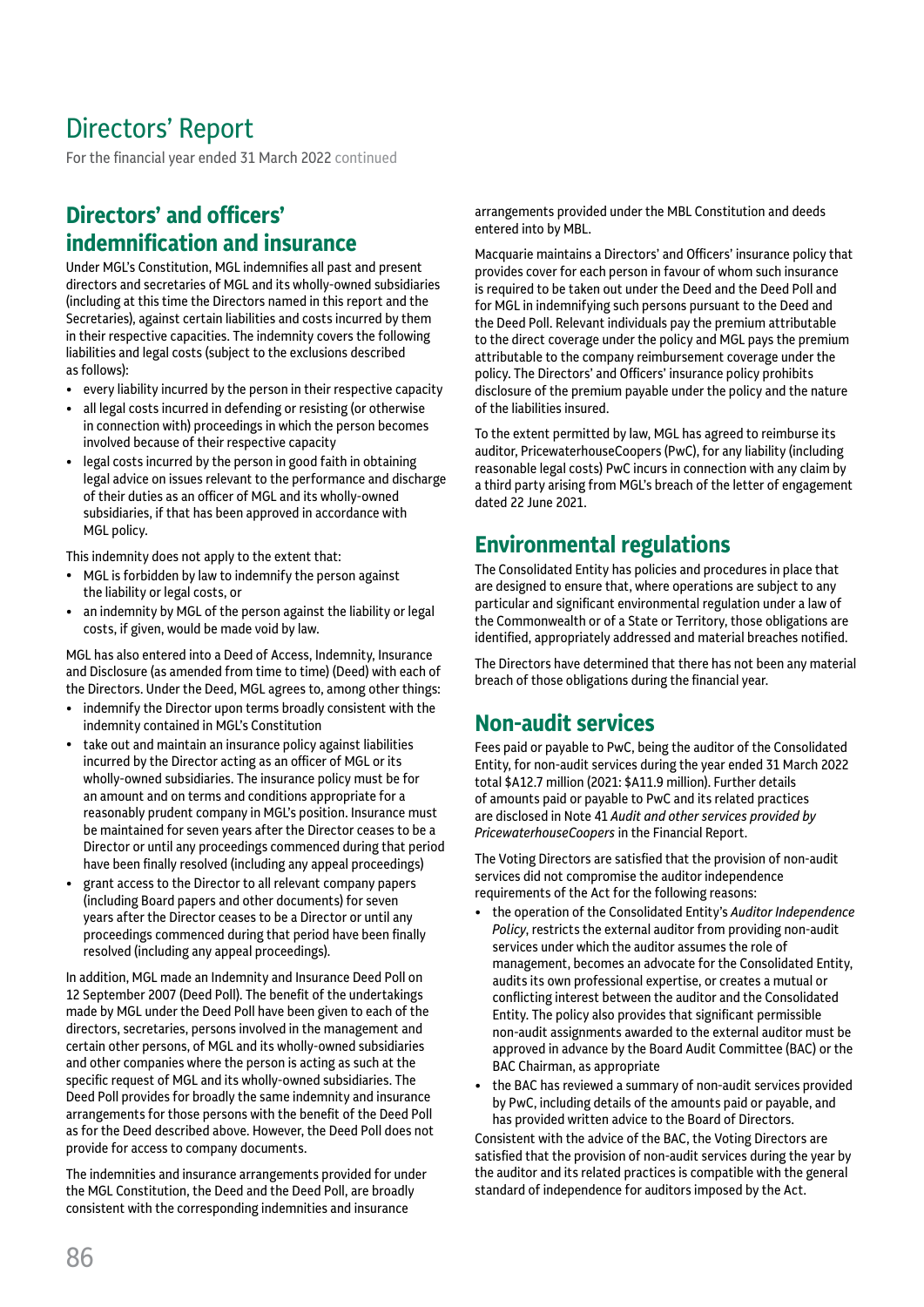## **Rounding of amounts**

In accordance with ASIC Corporations (Rounding in Financial/ Directors' Reports) Instrument 2016/191, amounts in the Directors' Report and Financial Report have been rounded off to the nearest million Australian dollars unless otherwise indicated.

This report is made in accordance with a resolution of the Directors.

## **Events subsequent to balance date**

At the date of this report the Directors are not aware of any matter or circumstance, other than transactions disclosed in the financial statements, that has arisen and has significantly affected or may significantly affect the operations of the Consolidated Entity, the results of those operations or the state of affairs of the Consolidated Entity in the financial years subsequent to 31 March 2022.

**Peter Warne** Independent Director and Chairman

), Wilbaugale

**Shemara Wikramanayake** Managing Director and Chief Executive Officer

Sydney 6 May 2022

## **Auditor's independence declaration**

As lead auditor for the audit of Macquarie Group Limited for the year ended 31 March 2022, I declare that to the best of my knowledge and belief, there have been:

- (a) no contraventions of the auditor independence requirements of the *Corporations Act 2001* (Cth) in relation to the audit, and
- (b) no contraventions of any applicable code of professional conduct in relation to the audit.

This declaration is in respect of Macquarie Group Limited and the entities it controlled during the financial year.

 $Y$  funble

**Kristin Stubbins** Partner PricewaterhouseCoopers

Sydney 6 May 2022

> PricewaterhouseCoopers, ABN 52 780 433 757 One International Towers Sydney, Watermans Quay, Barangaroo, GPO BOX 2650, SYDNEY NSW 2001 T: +61 2 8266 0000, F: +61 2 8266 9999, **[www.pwc.com.au](https://www.pwc.com.au)**

> > Liability limited by a scheme approved under Professional Standards Legislation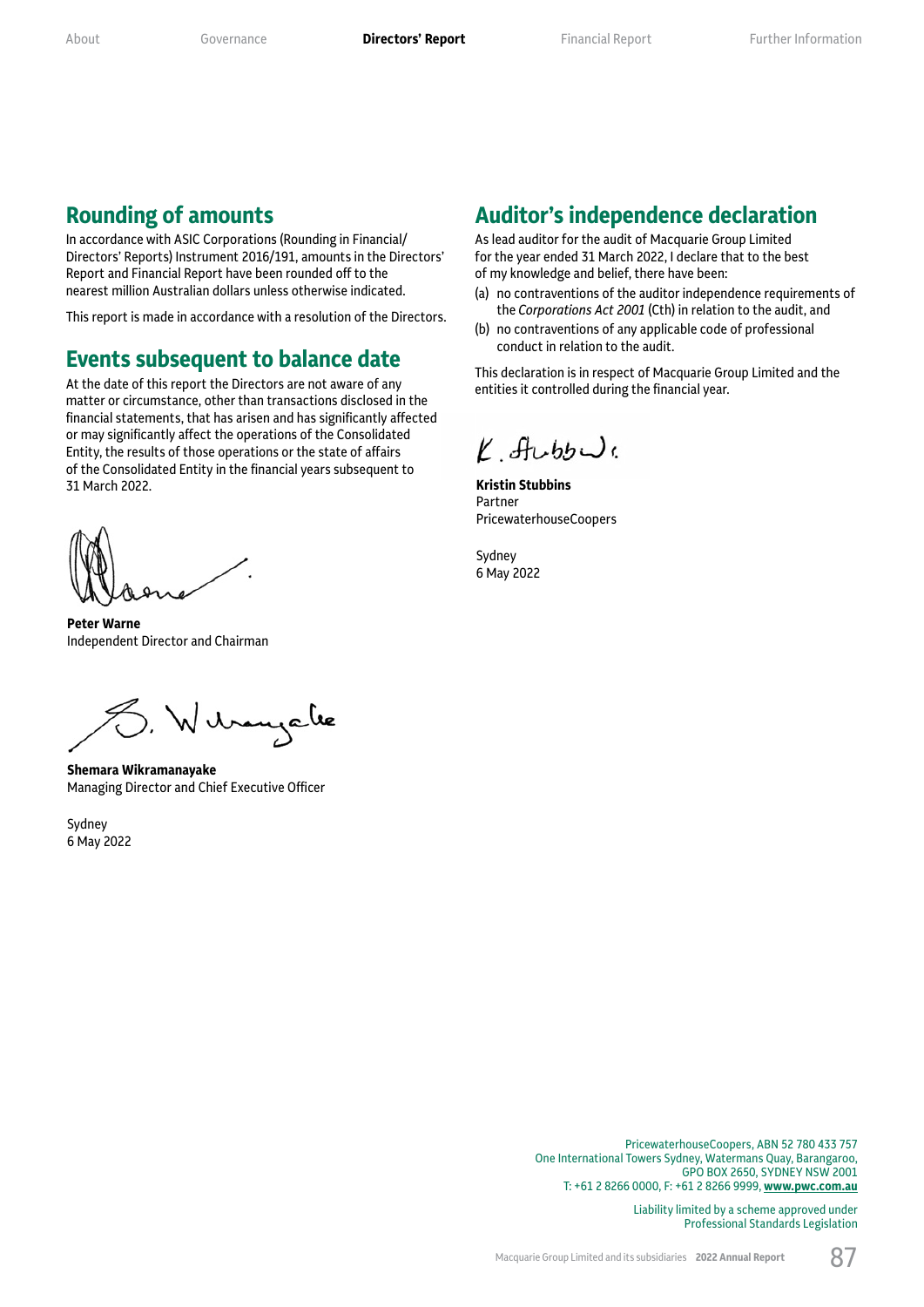# Directors' experience and special responsibilities



**Experience**

2019 to 2020.

# **Peter H Warne**

BA (Macquarie), FAICD

#### **Age:** 66

**Resides:** New South Wales Independent Chairman of MGL and MBL since April 2016 Independent Voting Director of MGL since August 2007 Independent Voting Director of MBL since July 2007 Mr Warne is Chairman of the BNC and a member of the BRC and BRiC



## **Shemara R Wikramanayake** BCom LLB (UNSW)

#### **Age:** 60

**Resides:** New South Wales Managing Director and Chief Executive Officer of MGL since December 2018 Executive Voting Director of MGL and MBL since August 2018

## **Experience**

Peter Warne has extensive knowledge of, and experience in, financial services and investment banking, through a number of senior roles at Bankers Trust Australia Limited, including as Head of its global Financial Markets Group from 1988 to 1999. Mr Warne was a Director of the Sydney Futures Exchange (SFE)

from 1990 to 1999, then from 2000 to 2006. He served as Deputy Chairman of the SFE from 1995 to 1999. When the SFE merged with the Australian Securities Exchange (ASX Limited) in July 2006, he became a Director of ASX Limited, a position he held to 2020. Mr Warne has previously served as Chairman of ALE Property Group from 2003 to 2017. He was a Director of New South Wales Treasury Corporation from 2012 to 2020, where he served as Chairman from

## **Listed company directorships (last three years)**

- Chairman, IPH Limited (since February 2022); Chairman-elect (November 2021–February 2022); Director (since November 2021)
- Director, ASX Limited (July 2006–September 2020)

#### **Other current directorships/appointments**

- Board member, Allens
- Member, ASIC Corporate Governance Consultative Panel
- Member, NSW Net Zero Emissions and Clean Economy Board
- Member, Corporate Governance Committee, Australian Institute of Company Directors

Shemara Wikramanayake has been Macquarie Group's Managing Director and CEO since late 2018.

Shemara joined Macquarie in 1987 in Macquarie Capital in Sydney. In her time at Macquarie, Shemara has worked in six countries and across several business lines, establishing and leading Macquarie's corporate advisory offices in New Zealand, Hong Kong and Malaysia, and the infrastructure funds management business in the US and Canada. Shemara has also served as Chair of the Macquarie Group Foundation.

As Head of Macquarie Asset Management for 10 years before her appointment as CEO, Shemara led a team of  $1,600$  staff in 24 markets. Macquarie Asset Management grew to become a world-leading manager of infrastructure and real assets and a top 50 global public securities manager.

Shemara sits on the World Bank's Global Commission on Adaptation and was a founding CEO of the United Nations Climate Finance Leadership Initiative (CFLI). She currently leads emerging markets workstreams for CFLI and the Glasgow Financial Alliance for Net Zero (GFANZ).

Before joining Macquarie, Shemara worked as a corporate lawyer at Blake Dawson Waldron in Sydney. She holds Bachelor of Commerce and Bachelor of Laws degrees from UNSW and completed the Advanced Management Program at Harvard Business School in 1996.

#### **Other current directorships/appointments**

- Board member, Institute of International Finance
- Founding Member, Glasgow Financial Alliance for Net Zero (GFANZ)
- Founding Member, Climate Finance Leadership Initiative; Co-Chair, CFLI India
- Founding Commissioner, Global Commission on Adaptation • Member, Australian Federal Government's University
- Research Commercialisation Scheme Taskforce
- Member, Australian Federal Government's Technology Investment Advisory Council
- Member, UK Investment Council
- Member, Investment Attraction Council, Investment New South Wales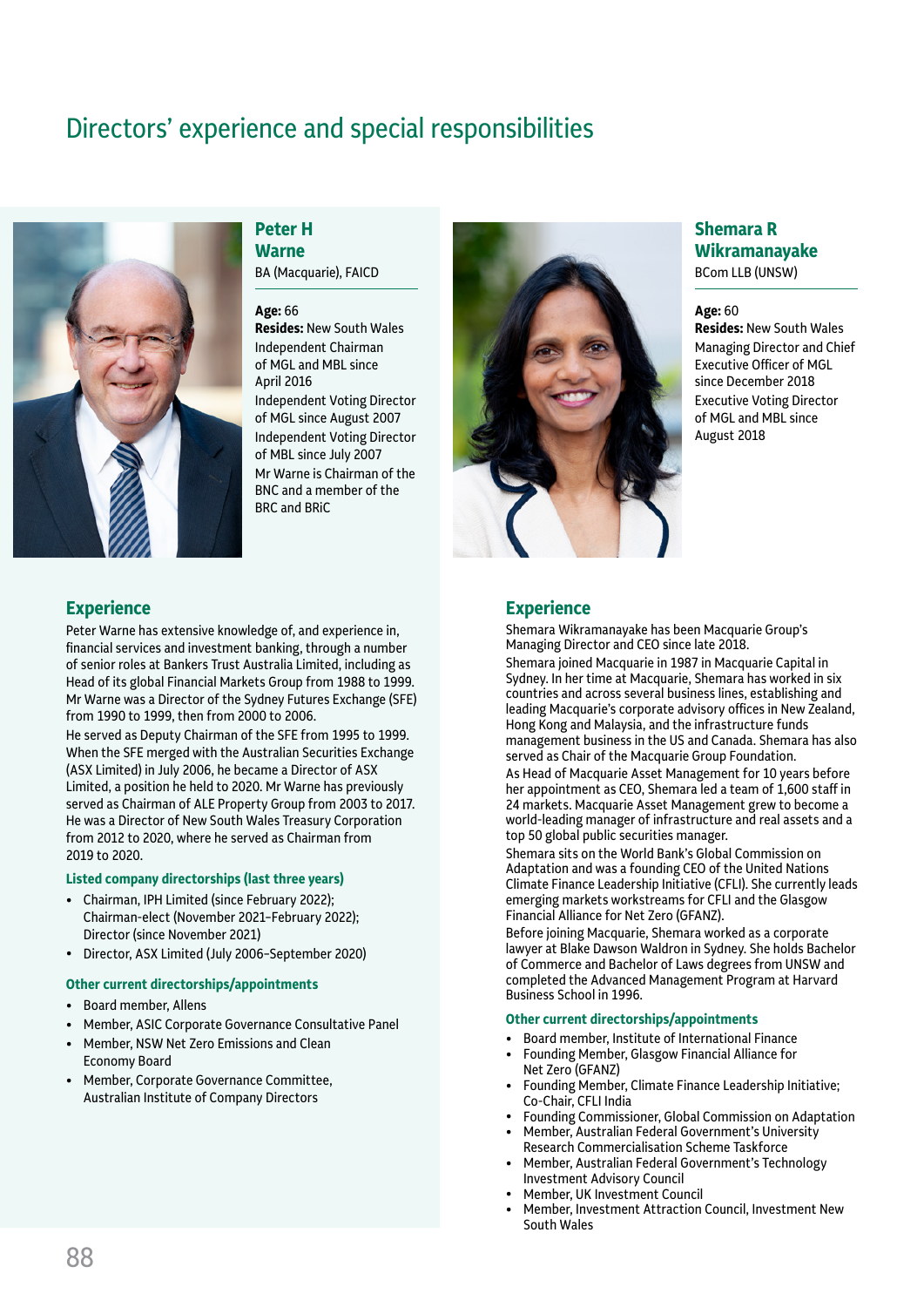

## (Sydney)

**Jillian R** 

**Broadbent AC** BA (Maths & Economics)

#### **Age:** 74

**Resides:** New South Wales Independent Voting Director of MGL and MBL since November 2018

Ms Broadbent is Chair of the BRC and a member of the BNC and BRiC

## **Experience**

Jillian Broadbent has extensive investment banking industry knowledge and markets expertise, including a deep knowledge of risk management and regulation in these areas. She also has considerable executive management and listed company board experience.

Ms Broadbent spent 22 years at Bankers Trust Australia until 1998, initially as an economic strategist and then as executive director responsible for risk management and derivatives in foreign exchange, interest rates and commodities.

Ms Broadbent was also a Member of the Reserve Bank of Australia Board between 1998 and 2013 and has previously served as Chair of the Board of Clean Energy Finance Corporation, and as a director of ASX Limited, SBS, Coca Cola Amatil Limited, Woodside Petroleum Limited, Qantas Airways Limited, Westfield Management Limited, Woolworths Group Limited and the National Portrait Gallery of Australia.

#### **Listed company directorships (last three years)**

• Director, Woolworths Group Limited (January 2011–November 2020)

#### **Other current directorships/appointments**

- Director, National Portrait Gallery of Board Foundation
- Director, Sydney Dance Company

## **Gender diversity**



## **Board tenure**



## **Board independence**

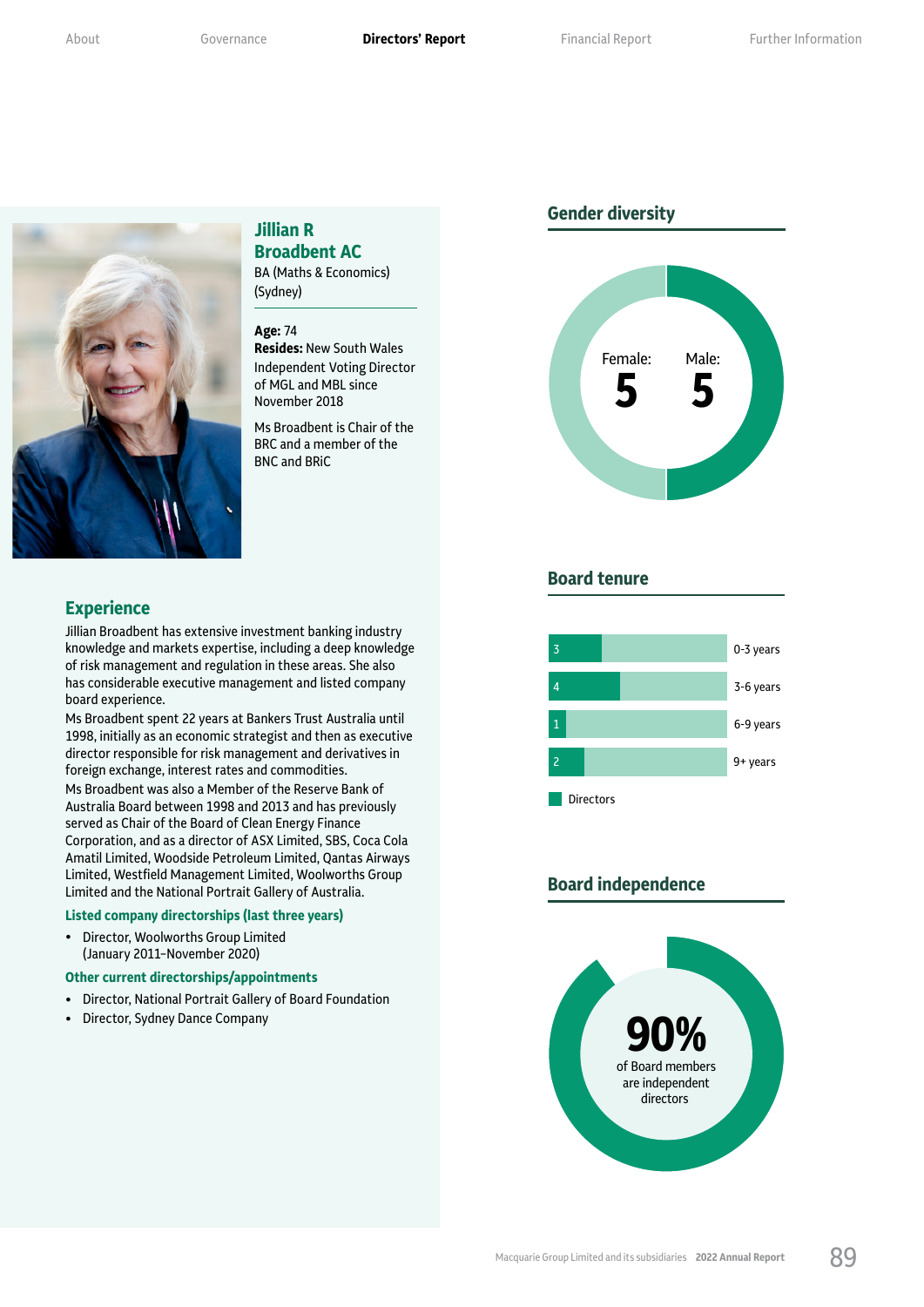# Directors' experience and special responsibilities

Continued



## **Philip M Coffey**

BEc (Hons) (Adelaide), GAICD, SF Finsia

#### **Age:** 64

**Resides:** New South Wales Independent Voting Director of MGL and MBL since August 2018 Mr Coffey is Chairman of the BRiC and a member of the BAC, BNC and BRC



## **Michael J Coleman** MCom (UNSW), FCA,

**Age:** 71

FCPA, FAICD

**Resides:** New South Wales Independent Voting Director of MGL and MBL since November 2012 Mr Coleman is Chairman of the BAC and a member of the BGCC, BNC and BRiC

## **Experience**

After a career as a senior audit partner with KPMG for 30 years, Mr Coleman has been a professional Non-Executive Director since 2011. He has significant experience in risk management, financial and regulatory reporting and corporate governance.

Mr Coleman has been the Chairman of Bingo Industries Limited and ING Management Limited, a member of the Audit Committee of the Reserve Bank of Australia and a member of the Financial Reporting Council, including terms as Chairman and Deputy Chairman. During his time with KPMG, Mr Coleman was a financial services specialist, providing audit and advisory services to large banks, investment banks and fund managers. He was KPMG's inaugural National Managing Partner Assurance and Advisory from 1998 to 2002, National Managing Partner for Risk and Regulation from 2002 to 2010, and Regional Leader for Asia Pacific Quality and Risk Management from 2002 to 2011.

### **Listed company directorships (last three years)**

• Chairman, Bingo Industries Limited (March 2017–August 2021)

#### **Other current directorships/appointments**

- Deputy Chair and Chair of the Audit and Risk Committee, Planet Ark Environmental Foundation
- Chairman, Reporting Committee, Australian Institute of Company Directors
- Board member, Legal Aid NSW
- Councillor, NSW Division, Australian Institute of Company Directors
- Member, Nominations and Governance Committee, Chartered Accountants Australia and New Zealand

## **Experience**

Phil Coffey served as the Deputy Chief Executive Officer (CEO) of Westpac Banking Corporation from April 2014 until his retirement in May 2017. As the Deputy CEO, Mr Coffey had the responsibility for overseeing and supporting relationships with key stakeholders of Westpac including industry groups, regulators, customers and government. He was also responsible for the Group's Mergers & Acquisitions function. Prior to this role, Mr Coffey held a number of executive positions at Westpac including Chief Financial Officer and Group Executive, Westpac Institutional Bank.

He has successfully led operations based in Australia, New Zealand, the United States, the United Kingdom and Asia, and has extensive experience in financial markets, funds management, balance sheet management and risk management. He began his career at the Reserve Bank of Australia and has also held executive positions at AIDC Limited and Citigroup.

### **Listed company directorships (last three years)**

• Director, Lendlease Corporation Limited (since January 2017)

### **Other current directorships/appointments**

- Director, Clean Energy Finance Corporation
- Director, Goodstart Early Learning Ltd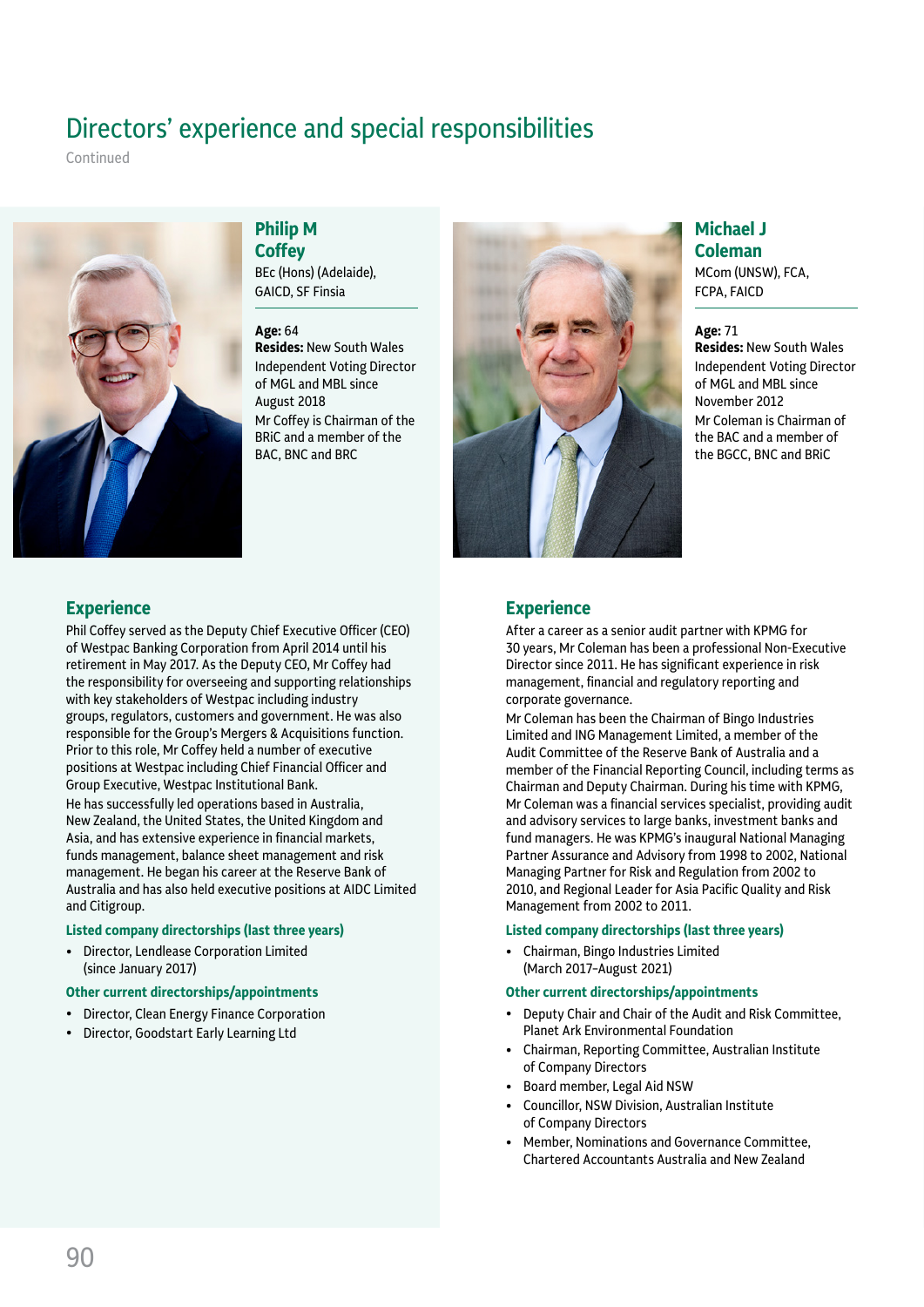

## **Michelle A Hinchliffe** BCom (UQ), FCA, ACA

#### **Age:** 57

**Resides:** Queensland Independent Voting Director of MGL and MBL since March 2022 Ms Hinchliffe is a member of the BAC, BNC and BRiC



## **Rebecca J McGrath**

BTP (Hons) (UNSW), MAppSc (ProjMgt) (RMIT), FAICD

#### **Age:** 57 **Resides:** Victoria Independent Voting Director of MGL and MBL since January 2021 Ms McGrath is a member of the BGCC, BNC and BRiC

## **Experience**

Rebecca McGrath is an experienced professional company director and Chair, with substantial international business experience. She spent 25 years at BP plc. where she held various executive positions, including Chief Financial Officer Australasia and served as a member of BP's Executive Management Board for Australia and New Zealand. Ms McGrath has served as a director of CSR Limited, Big Sky Credit Union and Incitec Pivot Ltd, and as Chairman of Kilfinan Australia. She is a former member of the JP Morgan Advisory Council. She has attended executive management programmes at Harvard Business School, Cambridge University and MIT in Boston.

#### **Listed company directorships (last three years)**

- Chairman, OZ Minerals Limited (since May 2017); Director (since November 2010)
- Director, Goodman Group (since April 2012)
- Director, Incitec Pivot Limited (September 2011–December 2020)

#### **Other current directorships/appointments**

- Chairman, Scania Australia Pty Limited
- Director, Investa Wholesale Funds Management Limited
- Director, Investa Office Management Holdings Pty Limited
- President, Victoria Council, Australian Institute of Company Directors
- Member, National Board, Australian Institute of Company Directors
- Member, ASIC Corporate Governance Consultative Panel
- Member, The Australian British Chamber of Commerce Advisory Council

## **Experience**

Michelle Hinchliffe has more than 35 years' professional experience within the financial services sector in the United Kingdom and Australia, with extensive experience in leading large global teams in the provision of external audit, internal audit and advisory services to clients across financial services. Michelle was the Global Lead Audit Partner for a number of global banking institutions as well as the Head of Audit, KPMG UK from September 2017 to April 2019 and then Chair of Audit, KPMG UK from May 2019 to September 2021. During the period from May 2019 to February 2022 she was a board member of KPMG UK. Prior to this she was the Head of Financial Services for KPMG Australia, where she was also a member of the board.

#### **Listed company directorships (last three years)**

• Director, BHP Group Limited (since March 2022)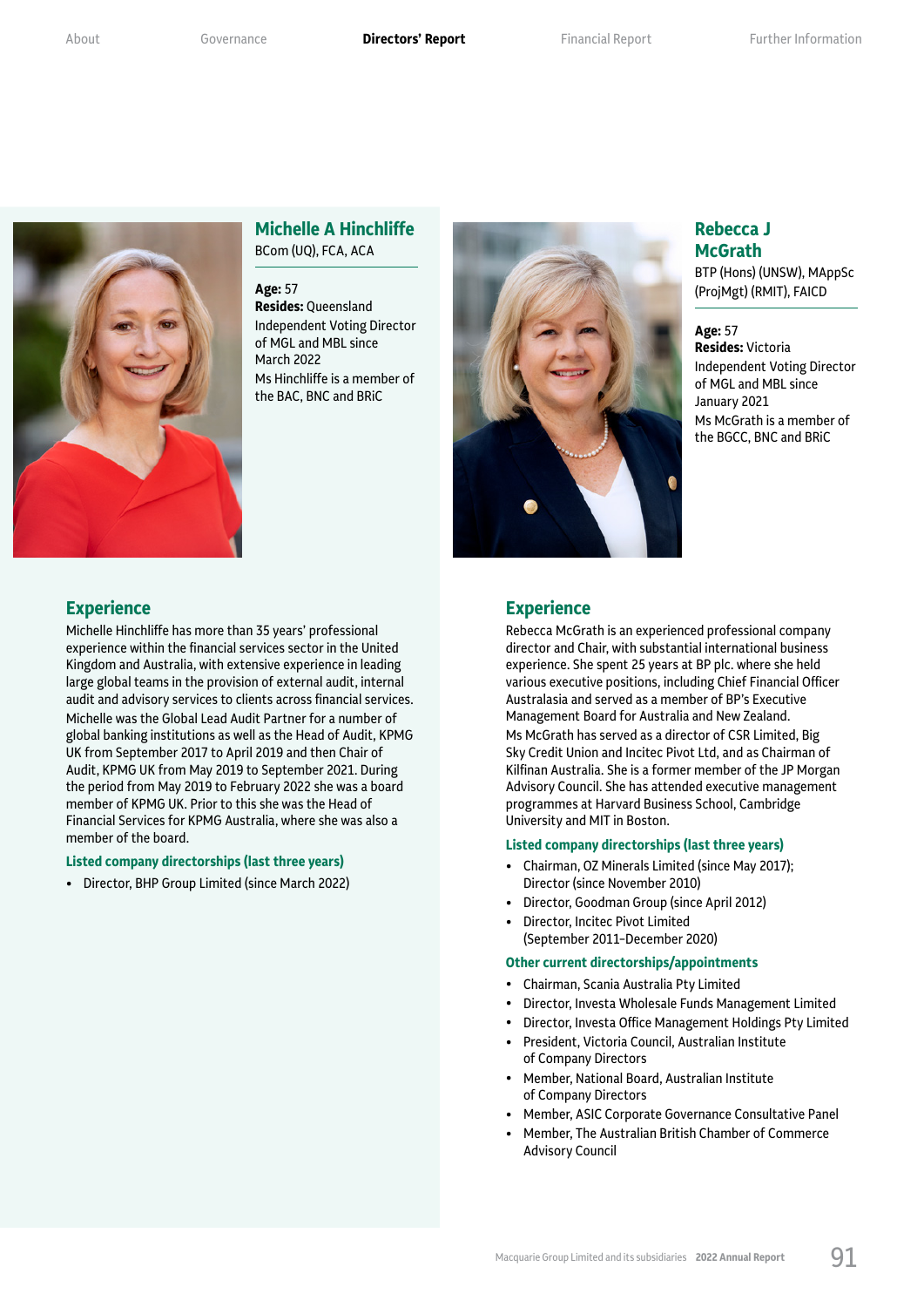# Directors' experience and special responsibilities

Continued



## **Mike**

**Roche** BSc (UQ), GAICD, FIA (London), FIAA

#### **Age:** 69

**Resides:** New South Wales Independent Voting Director of MGL and MBL since January 2021 Mr Roche is a member of the BNC, BRC and BRiC



## **Glenn R Stevens AC**

BEc (Hons) (Sydney), MA (Econ) (UWO)

## **Age:** 64

**Resides:** New South Wales Independent Voting Director of MGL and MBL since November 2017

Mr Stevens is a member of the BAC, BNC and BRiC

## **Experience**

Mike Roche has over 40 years' experience in the finance sector as a highly skilled and experienced provider of strategic, financial, mergers and acquisitions, and capital advice to major corporate, private equity and government clients. He held senior positions with AXA Australia as a qualified actuary and Capel Court/ANZ Capel Court.

Mr Roche spent more than 20 years at Deutsche Bank and was Head of Mergers and Acquisitions (Australia and New Zealand) for 10 years where he advised on major takeovers, acquisitions, privatisations, and divestments. He stepped down as Deutsche Bank's Chairman of Mergers and Acquisitions (Australia and New Zealand) in 2016. He was a member of the Takeovers Panel for two terms from 2008 to 2014.

### **Listed company directorships (last three years)**

- Director, Wesfarmers Limited (since February 2019)
- **Other current directorships/appointments**
- Director, MaxCap Group Pty Ltd<br>• Director Six Park Asset Manage
- Director, Six Park Asset Management Pty Ltd
- Director, Te Pahau Management Ltd
- Managing Director, M R Advisory Pty Ltd
- Co-founder and Director, Sally Foundation
- Member, ADARA Partners Corporate Advisory Wise Counsel Panel

### **Experience**

Glenn Stevens worked at the highest levels of the Reserve Bank of Australia (RBA) for 20 years and, as well as developing Australia's successful inflation targeting framework for monetary policy, played a significant role in central banking internationally. Most recently, he was Governor of the Reserve Bank of Australia between 2006 and 2016.

Mr Stevens has also made key contributions to a number of Australian and international boards and committees, including as chair of the Australian Council of Financial Regulators between 2006 and 2016, as a member of the Financial Stability Board and on a range of G20 committees.

#### **Other current directorships/appointments**

- Board member, NSW Treasury Corporation
- Director, Anika Foundation
- Director, Lowy Institute
- Deputy Chair, Temora Aviation Museum